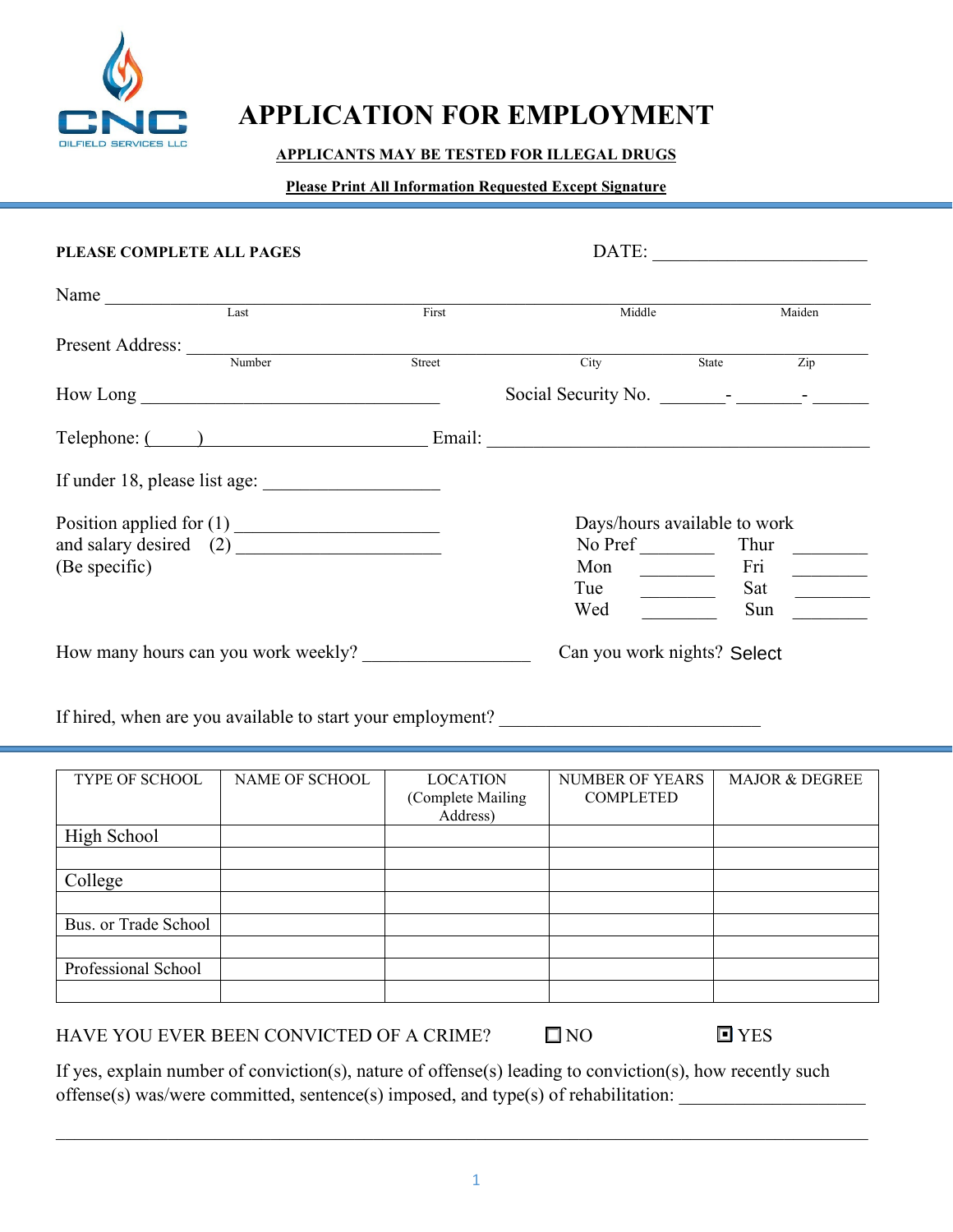### **APPLICATION FOR EMPLOYMENT**

| DO YOU HAVE A DRIVERS LICENSE?                                                                                                                                                  | <b>YES</b><br>回<br>N <sub>O</sub> |  |  |  |
|---------------------------------------------------------------------------------------------------------------------------------------------------------------------------------|-----------------------------------|--|--|--|
|                                                                                                                                                                                 |                                   |  |  |  |
| Driver's license                                                                                                                                                                |                                   |  |  |  |
| Expiration Date                                                                                                                                                                 |                                   |  |  |  |
| Have you had any accidents during the past three years? Yes<br>How many?<br>Have you had any moving violations during the past three years? Select<br>How many? $\qquad \qquad$ |                                   |  |  |  |
| <b>OFFICE/TECHNOLOGY SKILLS:</b>                                                                                                                                                |                                   |  |  |  |
| <b>Typing</b><br>$No \t MPM$<br>$\Box$ Yes<br>$\Box$                                                                                                                            | 10-key $\Box$<br>Yes<br>No        |  |  |  |
| Word Processing $\Box$ Yes $\Box$<br>No WPM                                                                                                                                     | $PC/Mac$ $\Box$ Yes<br>П<br>No    |  |  |  |
|                                                                                                                                                                                 |                                   |  |  |  |
|                                                                                                                                                                                 |                                   |  |  |  |
| <b>REFERENCES:</b>                                                                                                                                                              |                                   |  |  |  |
| Please list two references other than relatives or previous employers:                                                                                                          |                                   |  |  |  |
|                                                                                                                                                                                 |                                   |  |  |  |
|                                                                                                                                                                                 |                                   |  |  |  |
|                                                                                                                                                                                 |                                   |  |  |  |
|                                                                                                                                                                                 | Address                           |  |  |  |
|                                                                                                                                                                                 |                                   |  |  |  |
| Telephone ( )                                                                                                                                                                   | Telephone ( )                     |  |  |  |
|                                                                                                                                                                                 |                                   |  |  |  |
| <b>EMERGENCY CONTACT:</b><br>Please list an emergency contact that we may reach out to if necessary.                                                                            |                                   |  |  |  |

| Name     | Telephone |
|----------|-----------|
| Relation |           |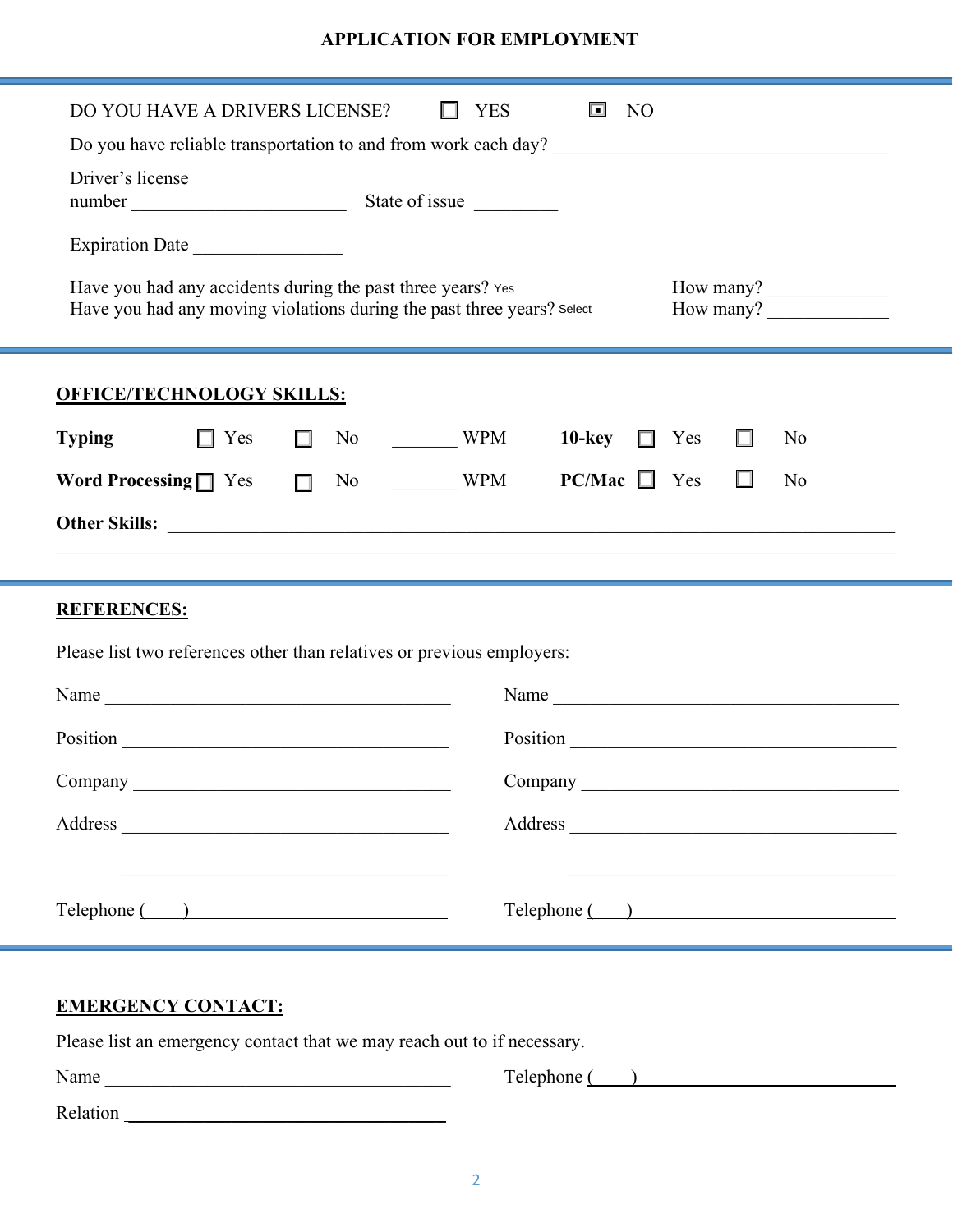#### **APPLICATION FOR EMPLOYMENT**

| <b>MILITARY AFFILIATION:</b> |
|------------------------------|
|------------------------------|

| Specialty                               | Date Entered                                              | Discharge Date |       |           |  |
|-----------------------------------------|-----------------------------------------------------------|----------------|-------|-----------|--|
|                                         | ARE YOU NOW A MEMBER OF THE NATIONAL GUARD? $\square$ YES |                |       | $\Box$ NO |  |
| HAVE YOU EVER BEEN IN THE ARMED FORCES? |                                                           |                | . YES | $\Box$ NO |  |

#### **WORK EXPERIENCE:**

Please list your work experience for the **past five years** beginning with your most recent job held. If you were self-employed, give firm name. Attach additional sheets if necessary:

| Name of Employer                                                                                                               | Name of last supervisor | <b>Employment Dates</b> | Pay or Salary |  |
|--------------------------------------------------------------------------------------------------------------------------------|-------------------------|-------------------------|---------------|--|
| Address                                                                                                                        |                         |                         |               |  |
| City, State, Zip Code                                                                                                          |                         | From                    | Start         |  |
| Phone Number                                                                                                                   |                         |                         |               |  |
|                                                                                                                                |                         | To                      | Final         |  |
|                                                                                                                                | Your last job title     |                         |               |  |
|                                                                                                                                |                         |                         |               |  |
| Reason for leaving (be specific)                                                                                               |                         |                         |               |  |
| List the jobs you held, duties performed, skills used or learned, advancements or promotions while you worked at this company: |                         |                         |               |  |
|                                                                                                                                |                         |                         |               |  |
|                                                                                                                                |                         |                         |               |  |
|                                                                                                                                |                         |                         |               |  |
|                                                                                                                                |                         |                         |               |  |
|                                                                                                                                |                         |                         |               |  |
|                                                                                                                                |                         |                         |               |  |
|                                                                                                                                |                         |                         |               |  |

| Name of Employer<br>Address                                                                                                    | Name of last supervisor | Employment Dates | Pay or Salary |  |
|--------------------------------------------------------------------------------------------------------------------------------|-------------------------|------------------|---------------|--|
| City, State, Zip Code<br>Phone Number                                                                                          |                         | From             | Start         |  |
|                                                                                                                                |                         | To               | Final         |  |
|                                                                                                                                | Your last job title     |                  |               |  |
| Reason for leaving (be specific)                                                                                               |                         |                  |               |  |
| List the jobs you held, duties performed, skills used or learned, advancements or promotions while you worked at this company: |                         |                  |               |  |
|                                                                                                                                |                         |                  |               |  |
|                                                                                                                                |                         |                  |               |  |
|                                                                                                                                |                         |                  |               |  |
|                                                                                                                                |                         |                  |               |  |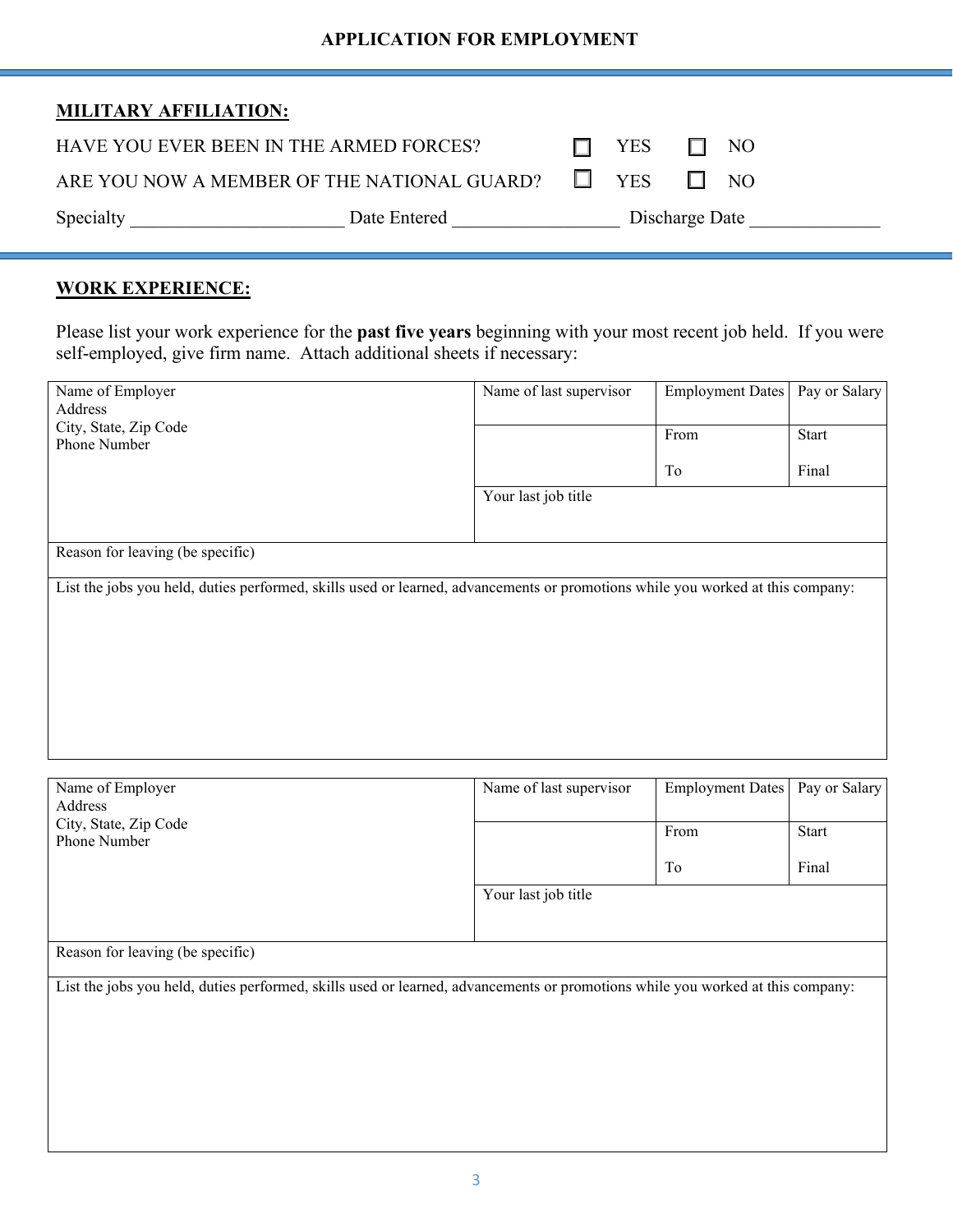## **WORK EXPERIENCE (continued):**

Please list your work experience for the **past five years** beginning with your most recent job held. If you were self-employed, give firm name. Attach additional sheets if necessary:

| Name of Employer<br>Address                                                                                                    | Name of last supervisor | <b>Employment Dates</b> | Pay or Salary |  |  |
|--------------------------------------------------------------------------------------------------------------------------------|-------------------------|-------------------------|---------------|--|--|
| City, State, Zip Code<br>Phone Number                                                                                          |                         | From                    | Start         |  |  |
|                                                                                                                                |                         | To                      | Final         |  |  |
|                                                                                                                                | Your last job title     |                         |               |  |  |
|                                                                                                                                |                         |                         |               |  |  |
| Reason for leaving (be specific)                                                                                               |                         |                         |               |  |  |
| List the jobs you held, duties performed, skills used or learned, advancements or promotions while you worked at this company: |                         |                         |               |  |  |
|                                                                                                                                |                         |                         |               |  |  |
|                                                                                                                                |                         |                         |               |  |  |
|                                                                                                                                |                         |                         |               |  |  |
|                                                                                                                                |                         |                         |               |  |  |
|                                                                                                                                |                         |                         |               |  |  |
|                                                                                                                                |                         |                         |               |  |  |
| Name of Employer                                                                                                               | Name of last supervisor | <b>Employment Dates</b> | Pay or Salary |  |  |
| Address<br>City, State, Zip Code                                                                                               |                         |                         |               |  |  |
| Phone Number                                                                                                                   |                         | From                    | Start         |  |  |
|                                                                                                                                |                         | To                      | Final         |  |  |
|                                                                                                                                | Your last job title     |                         |               |  |  |
|                                                                                                                                |                         |                         |               |  |  |
| Reason for leaving (be specific)                                                                                               |                         |                         |               |  |  |
| List the jobs you held, duties performed, skills used or learned, advancements or promotions while you worked at this company: |                         |                         |               |  |  |
|                                                                                                                                |                         |                         |               |  |  |
|                                                                                                                                |                         |                         |               |  |  |
|                                                                                                                                |                         |                         |               |  |  |
|                                                                                                                                |                         |                         |               |  |  |
|                                                                                                                                |                         |                         |               |  |  |
|                                                                                                                                |                         |                         |               |  |  |
| May we contact your present employer?<br><b>YES</b>                                                                            | N <sub>O</sub>          |                         |               |  |  |
| Did you complete this application yourself?<br><b>YES</b><br>If not, who did?                                                  | N <sub>O</sub>          |                         |               |  |  |